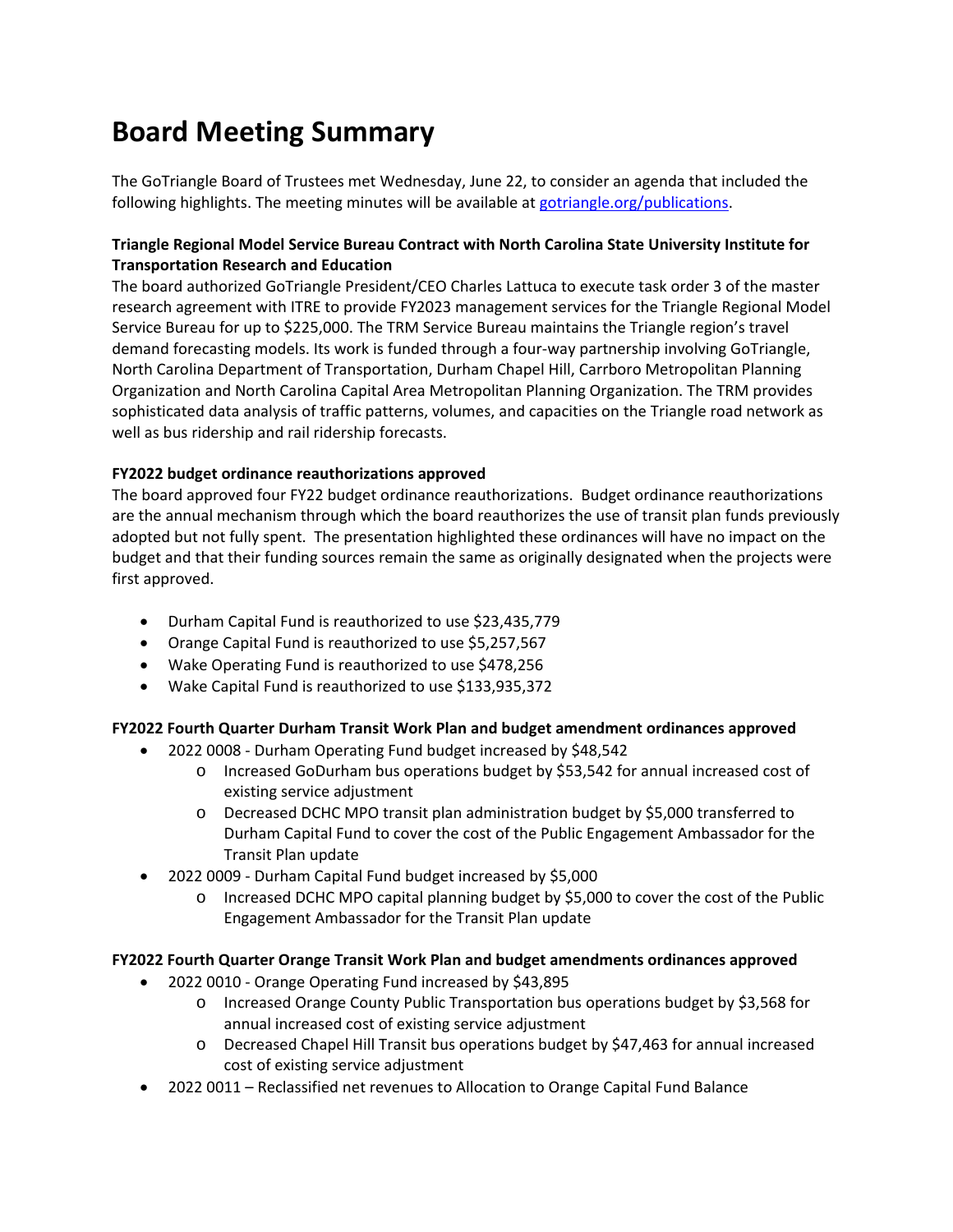#### **FY23 budget ordinances approved**

The board approved FY23 budget ordinances and adopted the three FY23 county transit work programs. Included in the approved action is the memo that details material changes to the FY2023 Durham Transit Annual Work Program and the FY2023 Wake Transit Project agreement structure. Ordinances are the mechanism through which the board approves fiscal year budgets.

- GoTriangle budget: \$57 million in revenue, \$61 million in expenses
- Durham Transit Plan (including the FY2023 Durham Annual Work program): \$69 million in revenue, \$52 million in expenses
- Orange Transit Plan (including the FY2023 Orange Annual Work program): \$17 million in revenue, \$14 million in expenses
- Wake Transit Plan (including the FY2023 Wake Annual Work program): \$317 million in revenue, \$272 million in expenses

#### **2021 service reductions continued, proposed services changes approved**

The board approved the continuation of the 2021 service reductions and voted to designate Lattuca the authority to determine when these suspended routes and trips would resume normal service. View the suspended routes and trips below:

## **Service reductions due to operator shortage:**

- Route 300 Minor schedule changes
- Route 301 Suspended until further notice
- Route 305 Revised schedule
- Route 310 Revised schedule with service every 60 minutes all day
- Route 800 Minor schedule changes with all short trips between UNC-CH and Streets at Southpoint mall (Route 800S) suspended until further notice
- Route 805 Service reduced to every 60 minutes
- Routes CRX and DRX Minor schedule changes with some trips suspended until further notice
- Route DRX Suspend two AM and two PM blocks
- Reduce Saturday service to hourly on routes 100, 400, 700 and 800
- Route 300 Saturday End at 10pm at Cary Depot
- Route 420 Suspend one AM and one PM block

## **The board also voted to approve proposed service changes to the FRX, WRX, 305 and 300 as outlined below:**

- Effective July 1, FRX [Fuquay-Varina to Raleigh Express] will be eliminated from the GoTriangle system and assigned to the GoRaleigh system. The route currently is operated by GoRaleigh and is included in the FY2023 Wake Transit Recommended Work Plan.
- Effective July 1, WRX [Wake Forest to Raleigh Express] service will be adjusted to a new park and ride location at the Northern Wake Senior Center on Holding Avenue. The existing park and ride lease agreement held by the Town of Wake Forest will be terminated June 30, 2022.